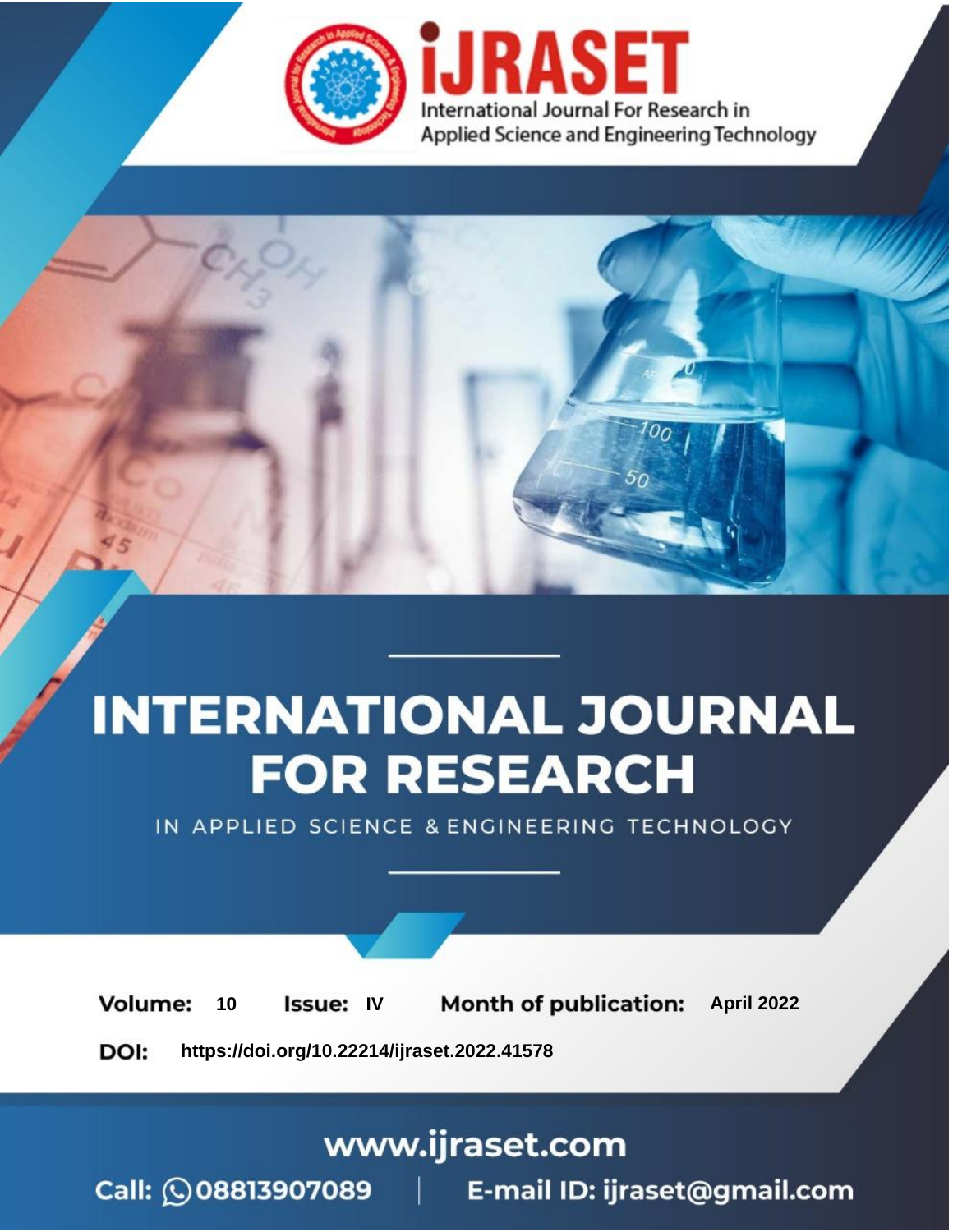

# **A Survey Paper on Sign Language Recognition**

Nabah Inamdar<sup>1</sup>, Zaid Inamdar<sup>2</sup>, Sohel sheikh<sup>3</sup>, Prof. Sunil A. Sushir<sup>4</sup>

*1, 2, 3, 4Department of Computer Engineering, International Institute of information Technology, Pune, India*

*Abstract: Sign language recognition system is important nowadays. With the development of these systems, there will be easy communication between speech impaired people and normal people. The focus of developing sign language recognition is to create a communication bridge between speech impaired people and normal people for conveying information. This paper presents a survey on recent technology of Sign language recognition both static and dynamic. It shows all methods that were used for Sign language recognition in the different research papers. Keywords: Image processing, noise removal, feature, data extraction, ASL and ISL.* 

### **I. INTRODUCTION**

The idea of sign language interpretation is to develop a technique that can identify predefined sign gestures/movements and use them to transfer information. In sign language translator hand gesture recognition method is used, a camera captures the human body movements and communicates the data to a computer that uses the gestures as input to give output as text or speech. The idea of developing a sign language recognition procedure is to develop an interaction between gifted people and normal people and the recognized signs are used to communicate meaningful information. The principal components of a sign gesture recognition process are data acquisition, hand localization, hand characteristics recognition, and gesture identification. The gesture is an indication of physical behavior or emotional expression. It consists of body gestures and hand gestures. It divides into two categories: static gesture and dynamic gesture. Static hand gesture recognition is performed without any additional devices. A person commands the machine using his bare hands, the person's hand's images are captured. and analyzed to determine the meaning of hand gestures. To recognize static gestures a common classifier or template match-er is used. A dynamic movement is supposed as a route between the first phase and the last phase. Dynamic gesture recognition characterizes hand movements. It has four features: - velocity, shape, location, and orientation. The use of this system in areas/places like:hospital, malls, bus, and railway ticket counters, etc.

#### **II. LITERATURE REVIEW**

Sharma[1]In this paper data set was compiled using stationary signs from a pre-existing, open-source GitHub repository. This paper uses the CNN Algorithm which makes use of Keras's deep learning library, offering high accuracy. The model accuracy ranges of 85-95% for the training data-set and in the range of 75-85% for the validation dataset.Jinsu and Rajesh[2]Developed a sign language translation system that could translate Indian sign language to English, Malayalam. The system converts sign language with the help of a flex sensor attached to a glove, Arduino UNO with microcontroller and output displayed on android phone with the help of Bluetooth HC05. The system had an accuracy of 90 percent.

Fernandes[3]Developed recognition system for ISL and BSL which consists of both hardware and software approaches. hardware approach consists of gloves with flex sensors and accelerometer, system accuracy was not good. later they developed a software model consisting of code to capture an image; a custom data-set was created by performing preprocessing on an image such as RGB image to the grayscale image than into inverse binary image by using a suitable threshold value. Used CNN algorithm for predicting and achieved an accuracy of 99.98 percentage. Truong, Yang and Tran [4]created a system for ASL (American sign language) to text and speech .firstly in this system pre-processing was done to find feature vector of hand posture image like noise reduction grayscale conversion and then equalize the image histogram later used Haar-like classifier to recognize asl and text output was given .then after they used SAPI 5.3 to convert text into speech. The system had an accuracy of 98.7%.

KarayOlan[5]Developed system for sign language recognition˜ using Multi-layer Perceptron Neural Network. Marcel Static Hand Posture Database was used. Two classifiers were used in the system the neural network of Raw Features Classifier and Histogram Features Classifier. Then network was trained with Back-propagation Algorithm to recognize which letter is given for each classifier. The system gave 70% and 85% accuracy rates from respectively Raw Features Classifier and Histogram Features Classifier. Mahesh[6]Developed a system for static sign images of ISL. After performing preprocessing on the images, the sign was recognized by using the LDA algorithm. This system only recognize alphabets of ISL.

Kumar, Thankachan and dominic [7] created the system that can take both static and dynamic input. Then features are extracted using Ada-boost, HSV. Later trained the system using an SVM classifier to predict signs.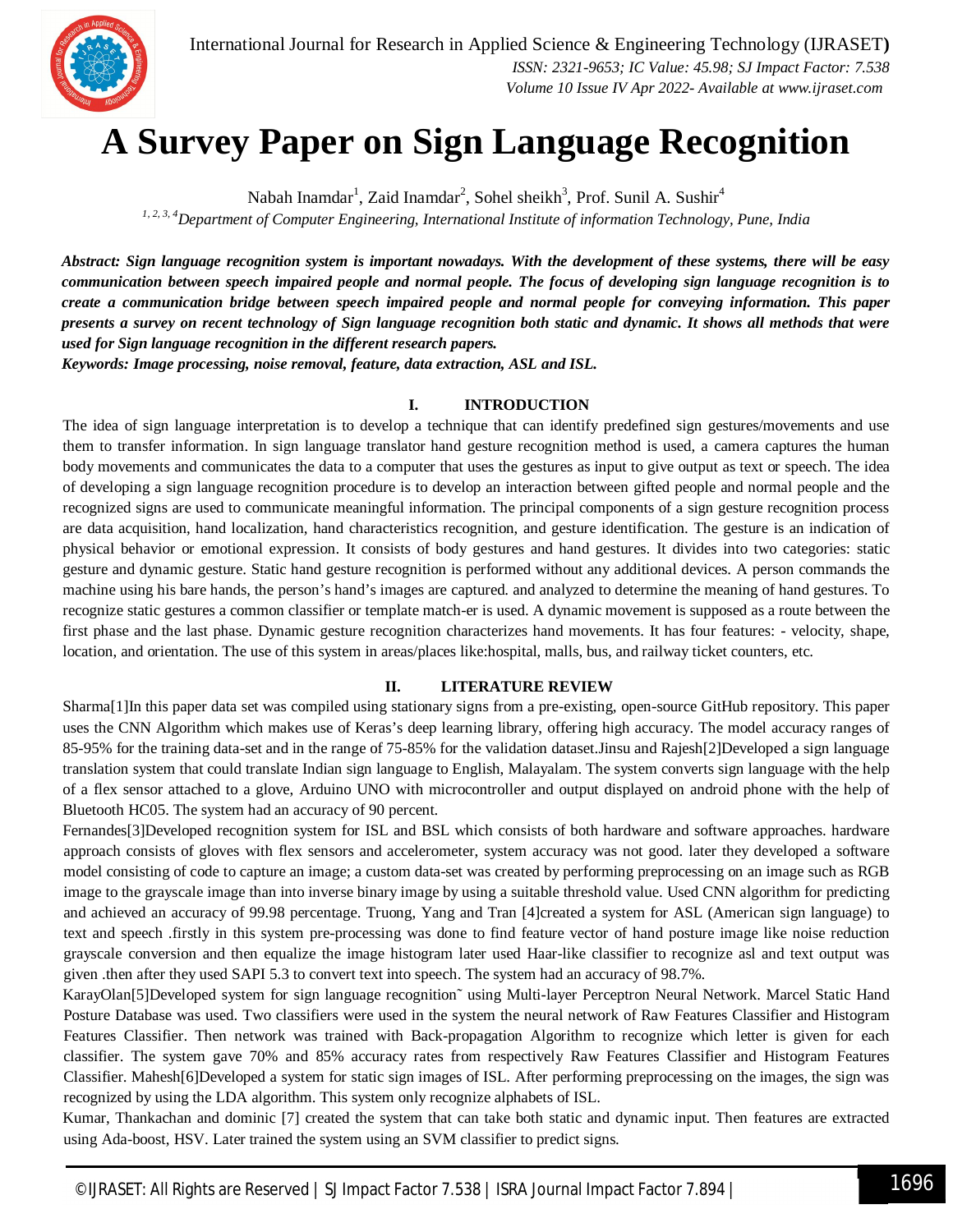

# International Journal for Research in Applied Science & Engineering Technology (IJRASET**)**

 *ISSN: 2321-9653; IC Value: 45.98; SJ Impact Factor: 7.538 Volume 10 Issue IV Apr 2022- Available at www.ijraset.com*

The classification model was built using Java machine learning library JAVA -ML. Used two Classification models Zernike feature vector and trajectory feature vector. Output was in the text. Mariappan[8] created real-time sign language translation system for ISL. In the system, the region of interest are identified and signs are tracked using the segmentation feature of OpenCV. The training and prediction of signs are performed by Fuzzy C means clustering machine learning algorithm (FCM) with the accuracy of 75%.

Dixit and Jalal[9] This paper presents a methodology that recognizes the Indian sign language ISL and translates it into normal text. This system uses Combinational parameters of Hu invariant moment and structural shape descriptors are created to form a new feature vector to recognize sign. A multi-class Support Vector Machine (MSVM) is used for training and recognizing signs of ISL.Accuracy was 96 percent.. Kartik, Tejas[10]Developed a software-based Indian sign language recognition system that used the image recognition concept. In this system face detection and elimination were done by using a histogram of oriented gradients followed by an SVM classifier later the system uses an HMM chain for each pose and KNN model to classify each hand poses. The system had an average accuracy of 97.2 percent Priyanka, thilagavathi[11] Their system was a real-time recognition system. The system used a Canny edge detector for feature extraction. After segmentation and hand tracking, the latter ANN model/ architecture is used for recognizing the sign and displaying the corresponding text. The whole system was implemented using MatLab 2014 version

Chen and Zang[12] Implemented sign language recognition system with Kinect sensor launch to by Microsoft. This sensor can capture the color depth and skeleton frames. In this system Kinect sensor was used to capture signs, later HOG and SVM algorithms way used to recognize hand shape features. The recognition rate was 89.6 percent. Mayand, Piyush[13] Developed a system for recognizing American sign language. Preprocessing of the MNIST the data set is done. A model was developed using a combination of convolutional, Max pooling, flattering layers in Keras, mainly the model depended on CNN. The accuracy of the model was 99.6 percent. Their data set didn't include J and z alphabets.

Roa, Kishore and Sastry[14] The paper proposed a sign recognition system that is based on CNN architectures. Mainly they trained the system three times with different data-set sizes. A stochastic Technique was also used. This paper also suggested that CNN models are much better than SLR models. Huang, Zhou [15] Developed a 3D CNN model for sign language recognition. 3Dconvolutional neural network (CNN) extracts discriminative spatial-temporal features from a raw video stream. To boost the performance, multi-channel video streams, including color information, depth clue, and body joint positions, are used as input to the 3D CNN to integrate color, depth, and trajectory information. They use a multilayer perceptron classifier to classify these feature representations. For comparison, they evaluated both 3D CNN and GMM-HMM on the same dataset. Accuracy for GMM-HMM is 90.8 percent and for CNN is 94.2 percent.

| Author                      | Technology/<br>Hardware                  | Description                                                                                                                                                          |
|-----------------------------|------------------------------------------|----------------------------------------------------------------------------------------------------------------------------------------------------------------------|
| Sharma                      | CNN with<br>Keras library                | This paper makes use of stationary dataset.<br>This system uses CNN algo with Keras deep learning library.<br>Accurary of this system is 85-90 percent               |
| Jinsu and<br>Rajesh         | Flex sensor with Arduino<br><b>UNO</b>   | They proposed system for ISL that uses flex sensor attached<br>to glove with Arduino UNO                                                                             |
| Fernandes                   | Flex sensor, accelerometer<br>CNN Algo.  | They proposed two System for ISL and BSL. Hardware<br>approach with flex sensors and accelerometer Software<br>approach with CNN .software system with best accuracy |
| Truong,<br>Yang and<br>Tran | Haar-like classifier.<br><b>SAPI 5.3</b> | They developed system for ASL. Used Haar-like classifier for<br>sign recognition that gave output in text, later used SAPI<br>5.3 to convert text to speech.         |
| KarayOlan~                  | MLPs, BPNN                               | Developed system for sign language recognition using MLP.<br>BPNN is used to train the system                                                                        |
| Mahesh                      | <b>LDA</b>                               | Proposed for Indian sign language recognition with help of<br>LDA algorithm.                                                                                         |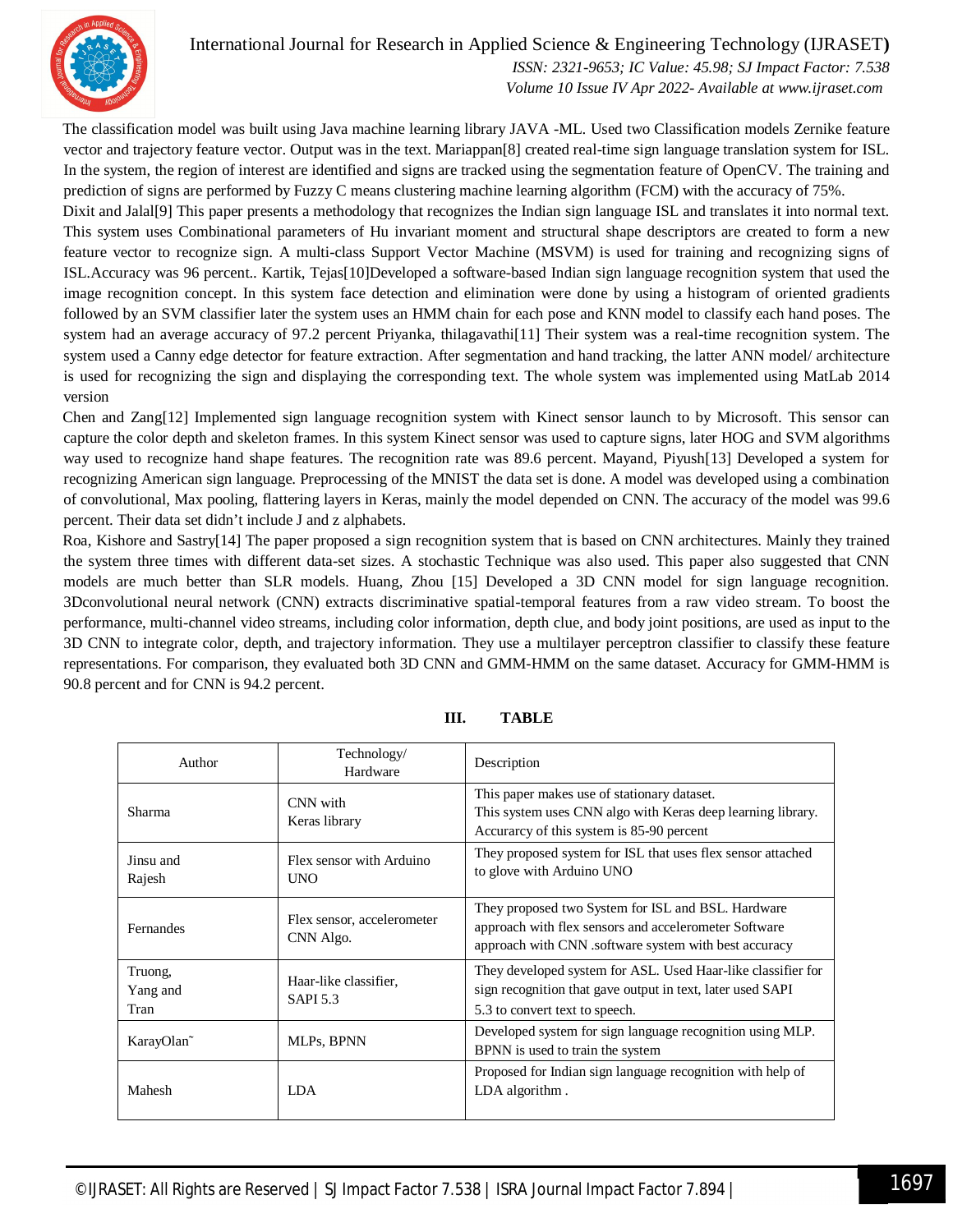

# International Journal for Research in Applied Science & Engineering Technology (IJRASET**)**

 *ISSN: 2321-9653; IC Value: 45.98; SJ Impact Factor: 7.538*

 *Volume 10 Issue IV Apr 2022- Available at www.ijraset.com*

| Kumar, Thankachan and<br>dominic | <b>SVM</b><br>classifier.<br>JAVA-ML   | Developed a system that can take static and dynamic input.<br>system was trained using SVM classifier to predict sign.<br>The classification was built in<br>JAVA-ML library |
|----------------------------------|----------------------------------------|------------------------------------------------------------------------------------------------------------------------------------------------------------------------------|
| Mariappan                        | <b>FCM</b>                             | Proposed real-time sign language translation system for ISL that<br>uses FCM for predicting sign.<br>System Accuracy 75%                                                     |
| Dixit and<br>Jalal               | <b>MSVM</b>                            | This paper presents a methodology that recognizes ISL and<br>translates it into normal text. System uses MSVM for prediction<br>with accuracy of 96 %.                       |
| Kartik,<br>Tejas                 | HMM,<br><b>KNN</b>                     | Proposed a system for recognizing ISL that uses<br>HMM and KNN model<br>for prediction.system accuracy is 97.2 %.                                                            |
| Priyanka, thilagavathi           | ANN Algo.<br><b>MATLAB</b>             | They proposed<br>System for ISL with use of ANN model/architecture. system was<br>implemented in MATLAB.                                                                     |
| Chen and Zang                    | Kinect sensor,<br>HOG and<br>SVM algo. | the proposed system uses Kinect sensor for capturing signs, later<br>with using of Hog and SVM algorithm signs are predicted with rate<br>of 89%                             |
| Mayand,<br>Piyush                | Keras,<br><b>CNN</b>                   | The system depend on CNN architecture for ASL recognition with<br>an accuracy of 99.6% data set didn't contain J and alphabets.                                              |
| Roa, Kishore and Sastry          | <b>CNN</b>                             | The system depend on CNN<br>architecture for sign recognition. This Paper also proposed that CNN<br>systems are better that SLR models.                                      |
| Huang,<br>Zhou                   | GMMHMM, CNN                            | Developed a system for sign<br>Recognition with use of<br><b>GMM-HMM</b> and CNN<br>algorithm. Accuracy for<br>HMM-GMM is 90.8% and for CNN model is<br>94.2%                |

### **IV. CONCLUSION**

The Sign language recognition system is developed to bridge the communication gaps between speech-impaired people and normal people. In this survey, we briefly discussed various systems. The System consists of two types of hardware and software in which software system is much cost-effective, accurate. As in hardware systems they used flex sensor, Kinect sensor, etc. A software system can be implemented by using various algorithms/architectures like SLR, SVM, GMM-HMM, FCM, ANN, CNN, etc. In the software system, we found that LDA and CNN algorithms had the highest recognition rate and the CNN algorithm was used the most. Most systems used sign language alphabets not actual words or sentences.

#### **REFERENCES**

- [1] Aishwarya Sharma, Dr. Siba Panda, and Prof. Saurav Verma. " Sign Language to Speech Translation" 11th ICCCNT 2020.
- [2] Jinsu Kunjumon, Dr. Rajesh Kannan Megalingam. " Hand Gesture Recognition System For Translating Indian Sign Language Into Text And Speech" Second International Conference on Smart Systems and Inventive Technology (ICSSIT) 2019.
- [3] Lance Fernandes, Prathamesh Dalvi, Akash Junnarkar and Professor Manisha Bansode" Convolutional Neural Network based Bidirectional Sign Language Translation System " Proceedings of the Third International Conference on Smart Systems and Inventive Technology (ICSSIT 2020)
- [4] Vi .N.T. Truong, Chuan-Kai Yang and Quoc-Viet Tran. " A Translator for American Sign Language to Text and Speech " IEEE 5th Global Conference on Consumer Electronics 2016.
- [5] Tulay Karay¨ Olan,~ Ozkan Kilic, " SIGN LANGUAGE RECOGNITION¨ USING " Fifth International Conference on Intelligent Computing and Control Systems (ICICCS) 2021.
- [6] Mahesh Kumar N B. " Conversion of Sign Language into Text" International Journal of Applied Engineering Research 2018.
- [7] Anup Kumar, Karun Thankachan and Mevin M. Dominic " Sign Language Recognition "3rd InCI Conf. on Recent Advances in Information Technology RAIT-2016.
- [8] Muthu Mariappan H, Dr Gomathi V " Real-Time Recognition of Indian Sign Language "Second International Conference on Computational Intelligence in Data Science (ICCIDS-2019).
- [9] Karishma Dixit, Anand Singh Jalal " Automatic Indian Sign Language Recognition System " 3rd IEEE International Advance Computing Conference (IACC) 2013
- [10] Kartik Shenoy, Tejas Dastane, Varun Rao, Devendra Vyavaharkar" Realtime Indian Sign Language (ISL) Recognition "9th ICCCNT 2018.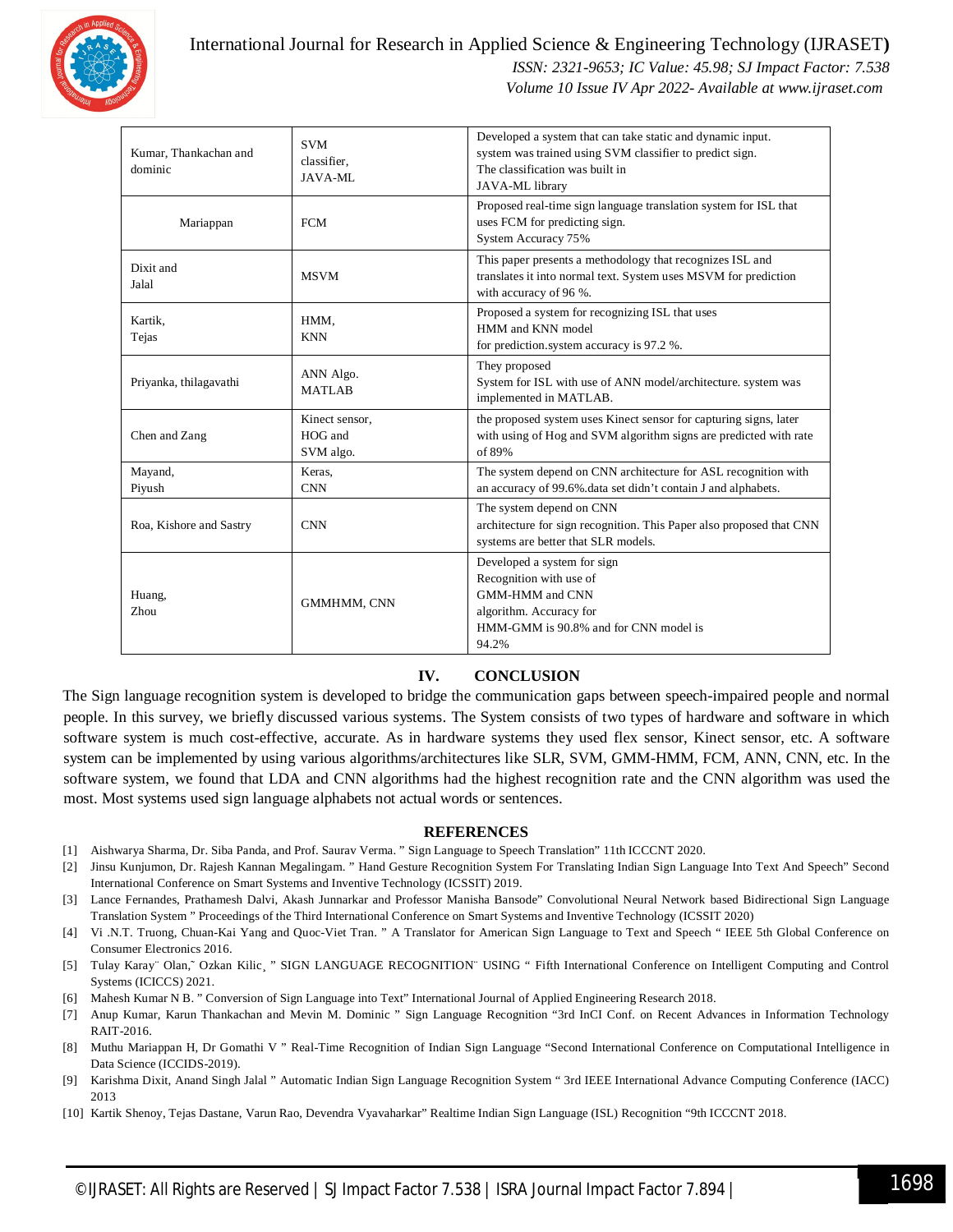## International Journal for Research in Applied Science & Engineering Technology (IJRASET**)**



 *ISSN: 2321-9653; IC Value: 45.98; SJ Impact Factor: 7.538*

 *Volume 10 Issue IV Apr 2022- Available at www.ijraset.com*

- [11] Priyanka C Pankajakshan, Thilagavathi B" Sign Language Recognition System "IEEE Sponsored 2nd International Conference on Innovations in Information Embedded and Communication Systems 2015.
- [12] Yuqian Chen, Wenhui Zhang " Research and Implementation of Sign Language Recognition Method Based on Kinect " 2nd IEEE International Conference on Computer and Communications 2016.
- [13] Mayand Kumar, Piyush Gupta, Rahul Kumar Jha, Aman Bhatia, Khushi Jha and Bickey Kumar Shah " SIGN LANGUAGE ALPHABET RECOGNITION USING CONVOLUTION NEURAL NETWORK " Fifth International Conference on Intelligent Computing and Control Systems (ICICCS) 2021.
- [14] G.Anantha Rao, K.Syamala, P.V.V.Kishore , A.S.C.S.Sastry" Deep Convolutional Neural Networks for Sign Language Recognition " Conference on Signal Processing And Communication Engineering Systems (SPACES) 2018
- [15] Jie Huang, Wengang Zhou, Houqiang Li, and Weiping Li. " SIGN LANGUAGE RECOGNITION USING 3D CONVOLUTIONAL NEURAL NETWORKS " IEEE 5th Global Conference on Consumer Electronics 2019.